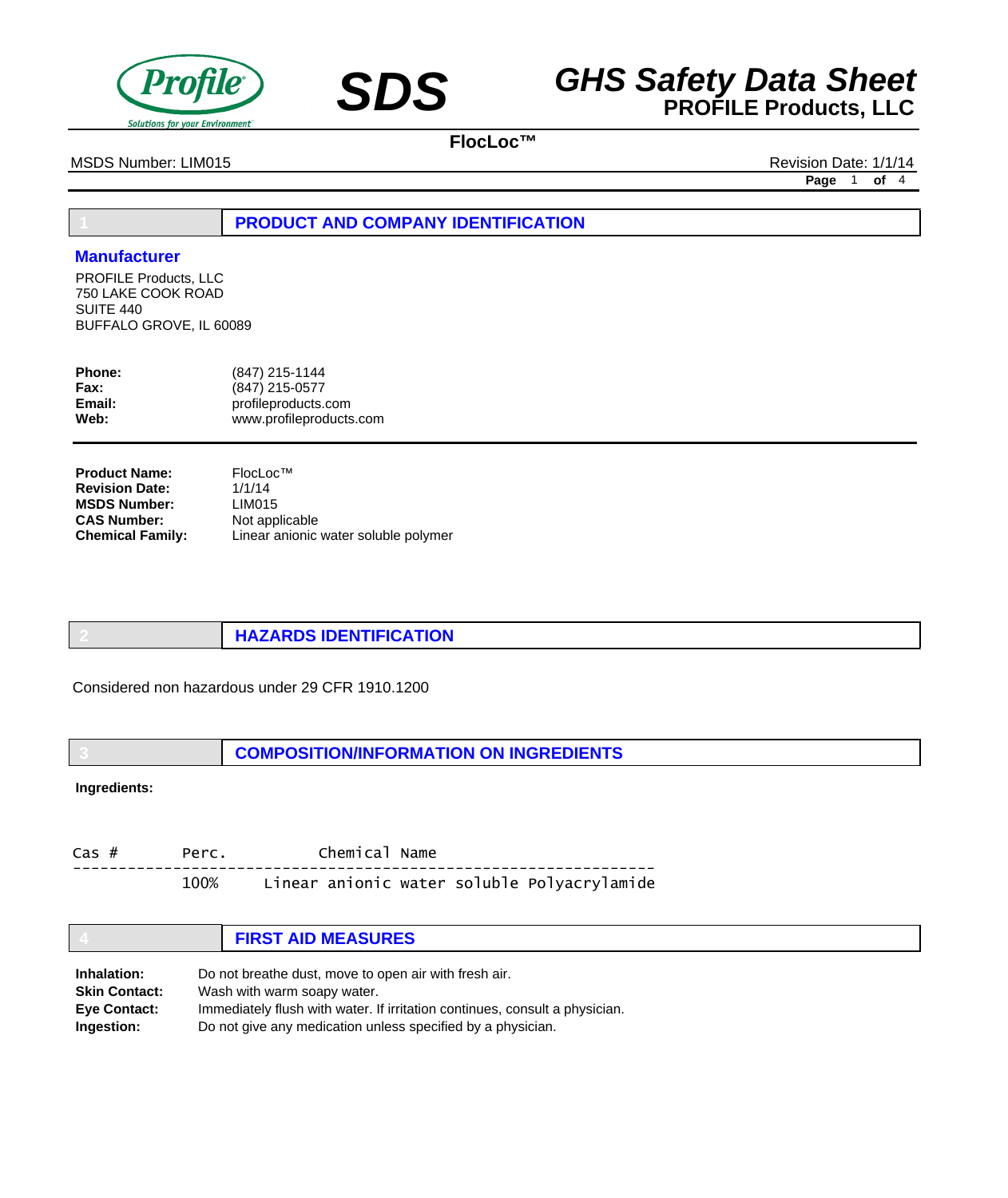



#### MSDS Number: LIM015 Revision Date: 1/1/14

**Page** 2 **of** 4

|                             | <b>FIRE FIGHTING MEASURES</b> |  |
|-----------------------------|-------------------------------|--|
| <b>Flash Point:</b><br>LEL: | N/A<br>N/A                    |  |

Use water, carbon dioxide, foam. Material is slippery when wet. No Special Protective Equipment required.

**UEL:** N/A

**6 ACCIDENTAL RELEASE MEASURES**

Spilled material is very slippery when wet. Do not initially flush with water. Sweep up spills and place in an airtight container for disposal. Flush area thoroughly with water, scrub and remove any residue.

|                              | <b>HANDLING AND STORAGE</b>                                                                                                                                        |
|------------------------------|--------------------------------------------------------------------------------------------------------------------------------------------------------------------|
| <b>Handling Precautions:</b> | Practice good industrial hygiene. Immediately sweep up any spills. To avoid dust, maintain good<br>housekeeping. Do not smoke when using. Avoid contact with skin. |
| <b>Storage Requirements:</b> | Store in a cool dry location. Keep from freezing.                                                                                                                  |

|                                   | <b>EXPOSURE CONTROLS/PERSONAL PROTECTION</b>                                                                   |
|-----------------------------------|----------------------------------------------------------------------------------------------------------------|
| <b>Personal Protective Equip:</b> | Respiratory Protection: Use NIOSH approved respirator if dust accumulation is more than 15 mg/m <sup>3</sup> . |
|                                   | Protective gloves recommended if prolonged use of product.                                                     |
|                                   | Eye Protection: Googles                                                                                        |
|                                   | Other: Wash affected areas after use.                                                                          |

|             | PHYSICAL AND CHEMICAL PROPERTIES |  |
|-------------|----------------------------------|--|
| Appearance: | White granular                   |  |
| ______      | .                                |  |

**Boiling Point: pH:**

N/A N/A

**Odor: Freezing/Melting Pt.: Vapor Density:** None N/A N/A

## **10 STABILITY AND REACTIVITY**

Stable product N/A Strong oxidizing agents. Thermal decomposition may produce Nitrogen oxides. Will not occur **Stability: Conditions to Avoid: Materials to Avoid: Hazardous Polymerization:**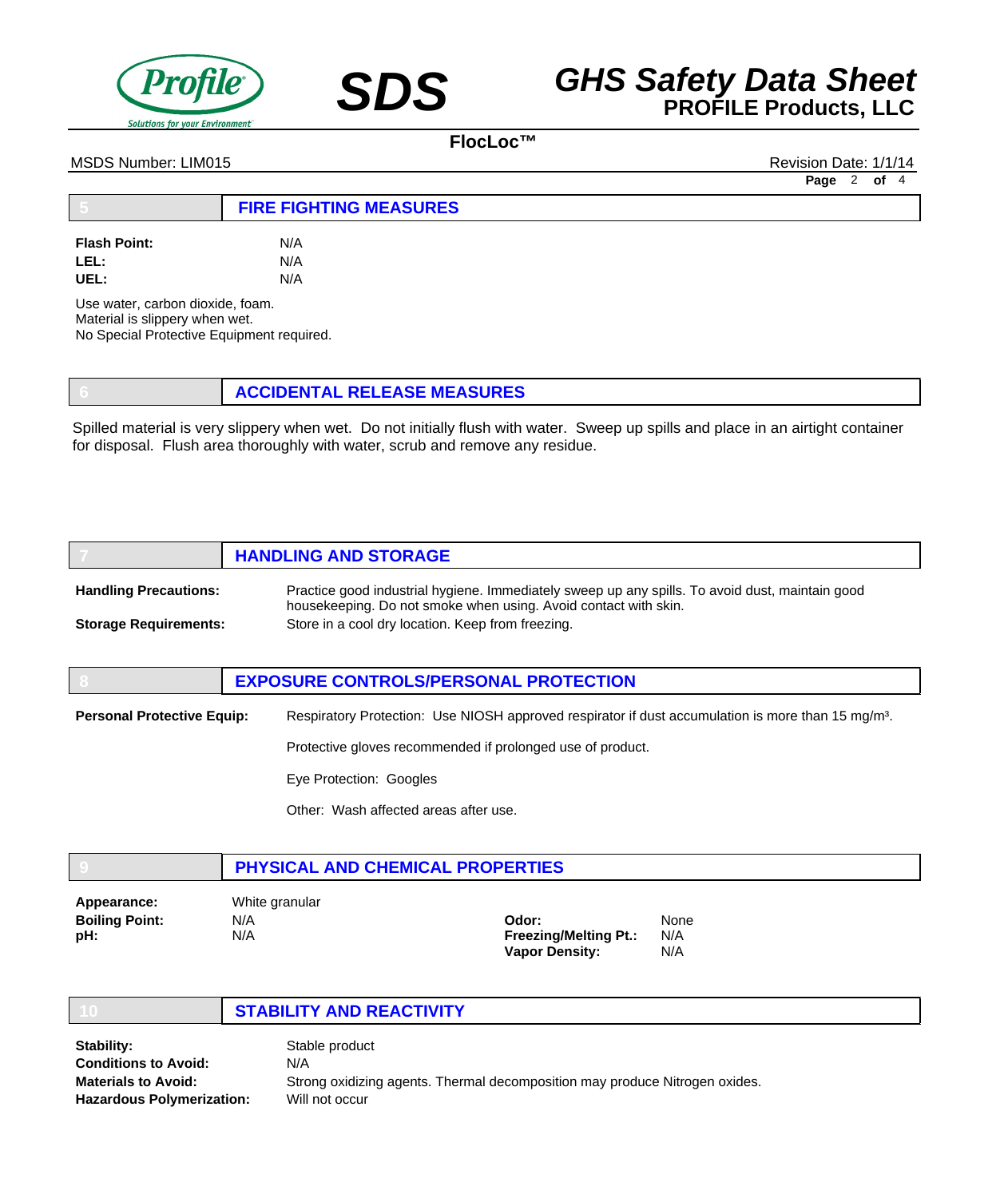



MSDS Number: LIM015 **Revision Date: 1/1/14** Revision Date: 1/1/14

**11 TOXICOLOGICAL INFORMATION**

Accute Toxicity Inhalation: Non toxic by inhalation Dermal: Non toxic Oral: LD50 Accute oral on rats > 5.0 gm/Kg

**12 ECOLOGICAL INFORMATION**

Fish LC/50/Pimephales Promelas/96hr> 4000 mg/L (OECD 203) Algae IC/50/Scenedesmus subspicatis/72hr> 5000mg/L (OECD 201) Daphnia LC/50/daphnia magna/48hr> 5000 mg/L (OCED 202) Presistence/ degradability Not readily biodegradable.

**13 DISPOSAL CONSIDERATIONS**

Unused Product: Dispose in accordance with city, state and federal regulations.

Package: When in compliance with local regulations, container can be incinerated or land filled.

**14 TRANSPORT INFORMATION**

DOT Class: Not regulated #

**Page** 3 **of** 4